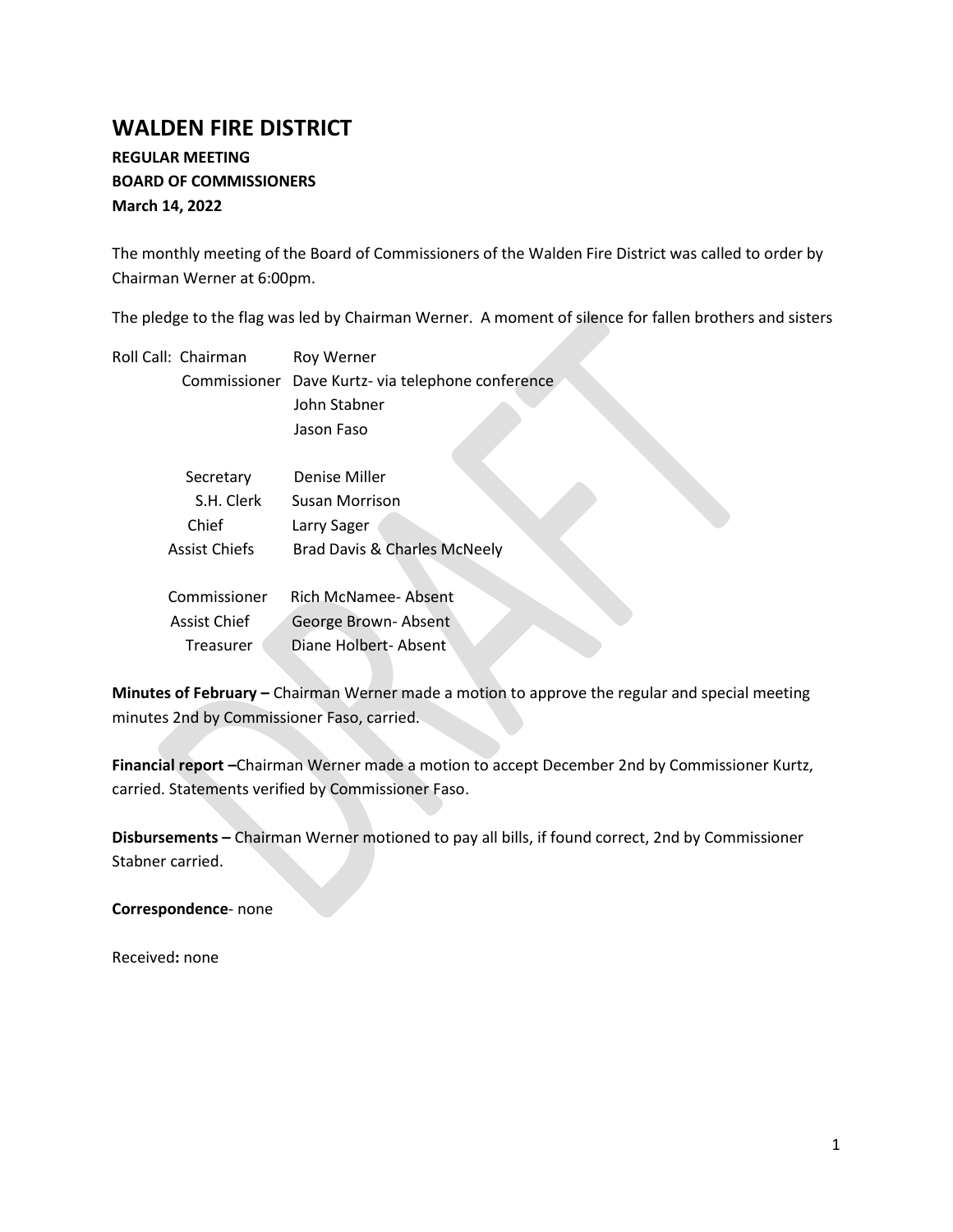#### **CHIEFS' MONTHLY REPORT**

FOR THE MONTH OF February 2022 DATE: 2/28/2022 COMPLETED BY: L. Sager

Number of Alarms calls for February 14 call.

One swift water rescue call. We will be looking to make improvements.

- 1. Personnel
	- a. Alex Gonzalez has resigned from the Department and District.
	- b. We are still working get new bailout devices to go with the new harnesses.
	- c. Michael McNamee has stepped down as an Officer.
- Physicals have been posted. there are two dates to get this done.
- Executive session. Will need to go over a few problems that have come up in the past few weeks.
- Radios One county radio was missing. With the help of a few officers and a commissioner it was returned.
- 2. Training
	- a. Matt Gonda start BEFO/IFO.
	- b. Still working on getting a number of members up to swift water class
	- c. Training Certificates nearly completed. A number of hours spent on this. We can go over if needed.
	- d. Arthur Jefferson completed ice rescue
- 3. Maintenance
	- A. E236 is back from Bulldog. After coming back, it was found to have a steering problem. Engine is out of service till it can be repaired.
	- B. T-240 ladder pipe nozzle will need repair. Campbell freightliner will be handling this. Still working on this.
	- C. E237 has some lights out calls made to have repaired.
- 4. Requests for Apparatus Leaving District:
	- a. None at this time.
- 5. Upcoming goals:
	- A. All tablet turned over to Denise. My table is still in use till the new one is here.

B. Chief Davis is working with the captain Faso on painting the trailer hitches and trailer so there is no mix up on which ball goes were.

They are 95% done working on the work bench project started last year and never done in the bay. He is also still working on the presser washer that has been out of service for a few months.

C. Chief Brown is working pagers that need to be programed and repaired. He is also working radios and repairs.

D. Looking to get some funding for open house. We looking to get \$3,000. Dates are 4/24/2022 from 11am to2pm.

E. Working with officers and Chiefs to build a Swift water response box. We will be having a meeting at the training center. Will be working 36-7 and some other agencies.

F: Chief McNeely has been working on training reports and paperwork back in order.

G: Have the tool room getting organized. Also, will be looking to build a maze in the storage container as the temps become warmer.

- 6. 90 Day goals
	- a) Gear order for members.
	- b) Still working on making a list of members that need a uniform. 3 Members have been sent out to get fitted.
- 7. Purchase Requests

Chairman Werner made to motion to allow \$1500.00 towards the Open House 2nd by Commissioner Stabner, carried.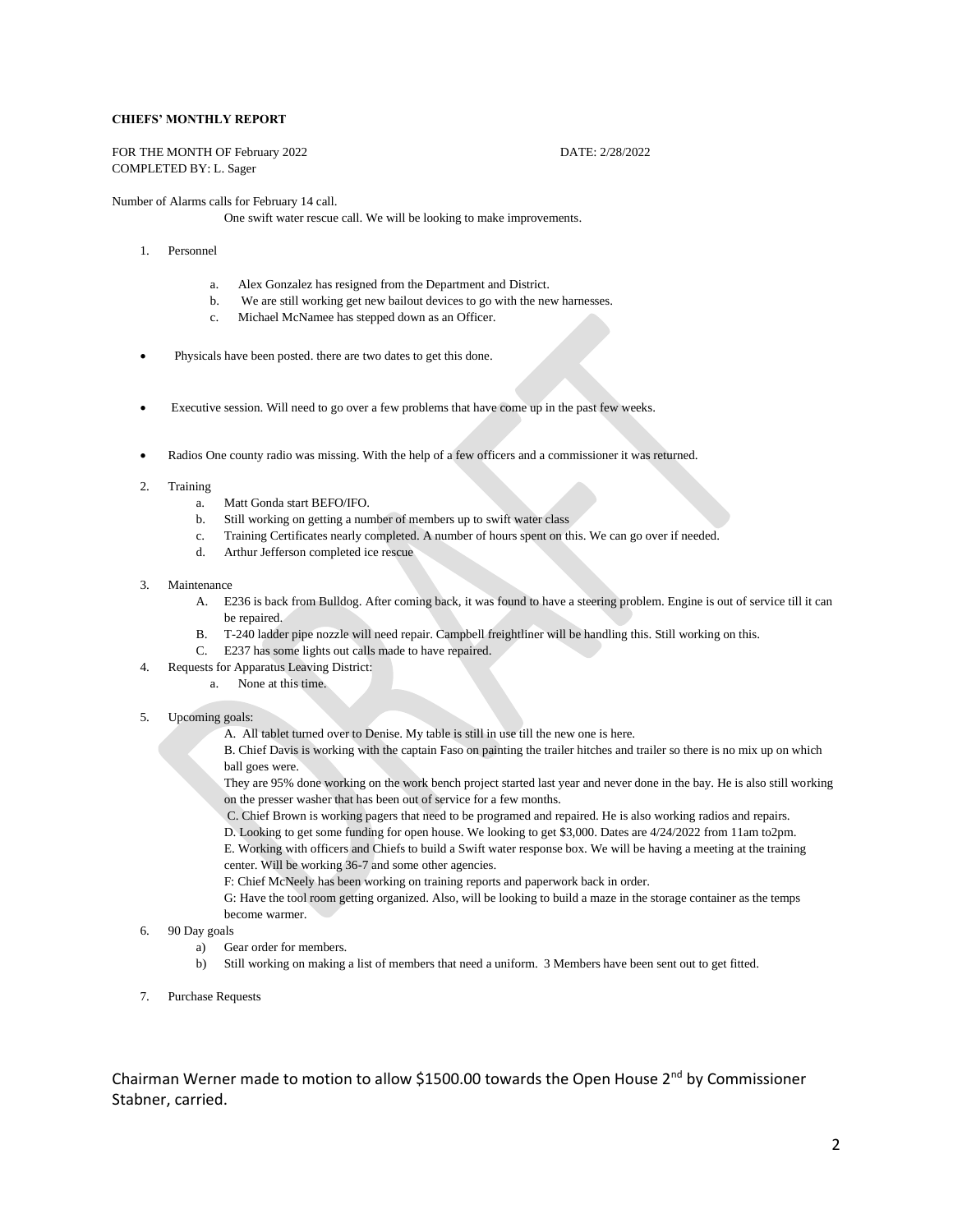### **Social Hall report**:

| Name | Date |  | Contract#   Deposit   Rental Fee   Resid   Non Res   Member |  | <b>NFP</b> |
|------|------|--|-------------------------------------------------------------|--|------------|
|      |      |  |                                                             |  |            |
|      |      |  |                                                             |  |            |
|      |      |  |                                                             |  |            |
|      |      |  |                                                             |  |            |
|      |      |  |                                                             |  |            |
|      |      |  |                                                             |  |            |

Susan states Willy Carly would like to use the Hall on April 9th for Church Services Would like to keep a deposit from a party that had gotten paint on the carpet.

#### **Old Business:**

- **a. Legal Issues-** none
- **b. Apparatus-** Chairman Werner states there was a couple things in the contract that were no good and he is working with Tim, a couple things didn't match the terms of the bid. The most important one was a clause that they can charge us extra for any material that they have a problem getting or that there is any increase. We can't sign any contract that has an openended clause.
- **c. Misc. –** those members achieving 3,000 runs will be given a gift card for \$175.00 and \$300.00 worth of merchandise purchased by the district.

#### **New Business:**

#### **Correspondence:** none

**Resolutions-** none

**New Members-** none

**Miscellaneous**- Chairman Werner states he updated the website, the minutes need to be posted and if Larry could get any pictures of officers to the secretary.

#### **Public Comment-** none

**Executive Session-** Chairman Werner motioned for an executive session at 6:33pm; pursuant to Public Officers Law Article 7 section 105 (f) for personnel, 2<sup>nd</sup> by Commissioner Stabner, carried. Chairman Werner made a motion to open the meeting at 6:57pm,  $2^{nd}$  by Commissioner Faso, carried.